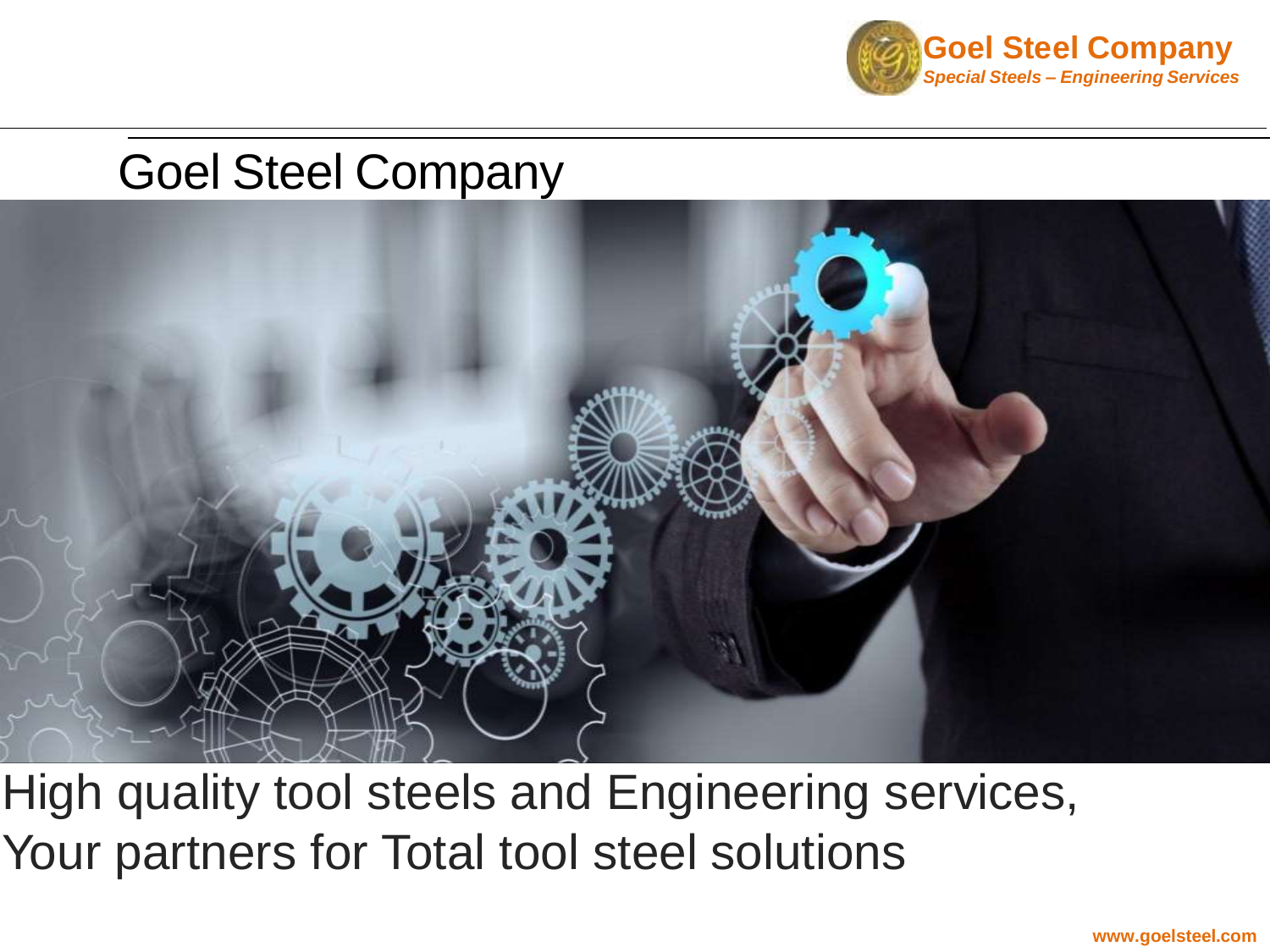

### **Welcome at Goel Steel Company, India**









**www.goelsteel.com**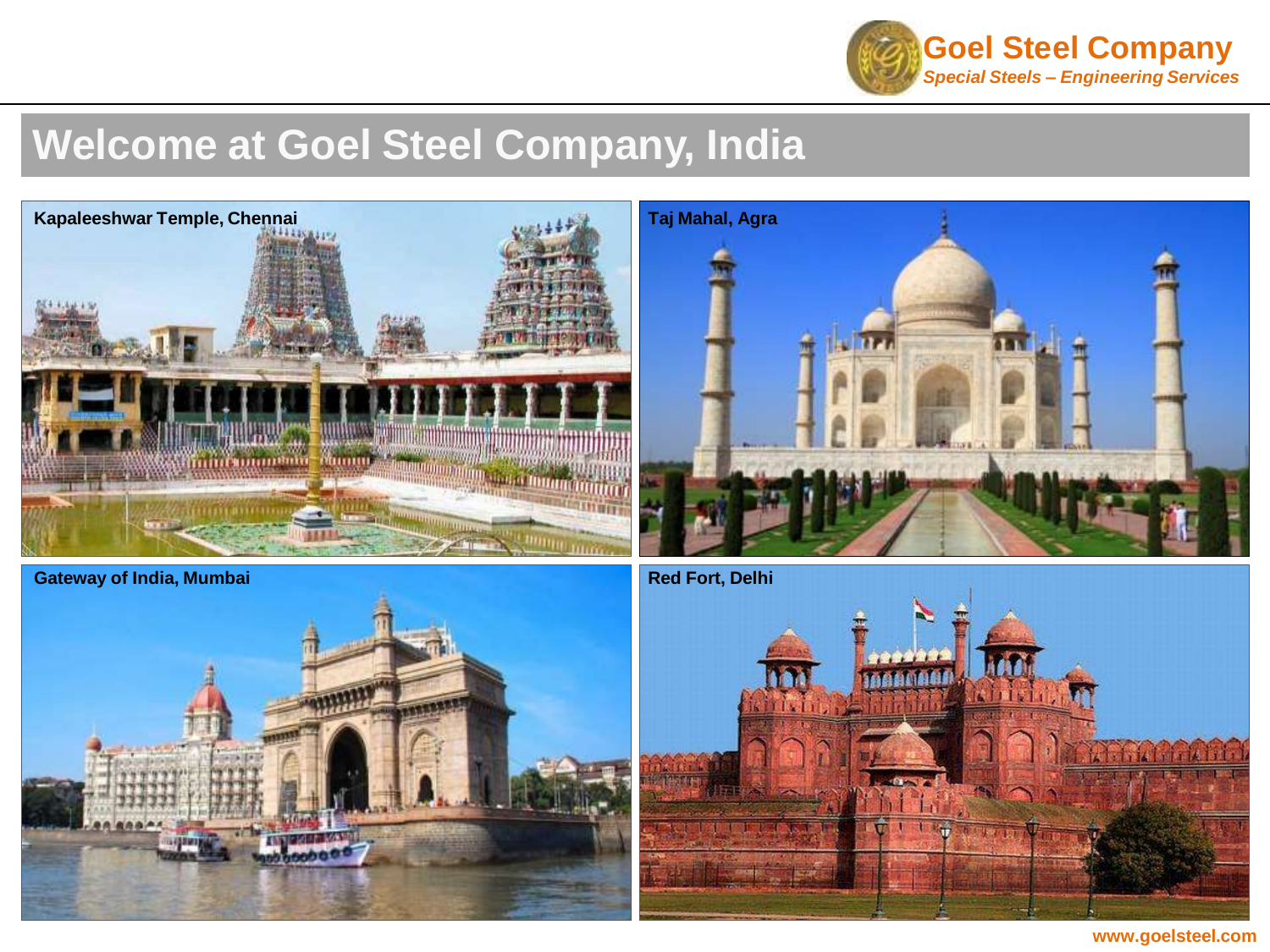

### **…… think Global , Act Local …… quality is in details**



**H.O** : Ambattur, Chennai. Ph : 044-42914848 Fax : 044-26254707 Email : [info@goelsteel.com](mailto:info@goelsteel.com) / [pankaj@goelsteel.com](mailto:pankaj@goelsteel.com)

#### **www.goelsteel.com**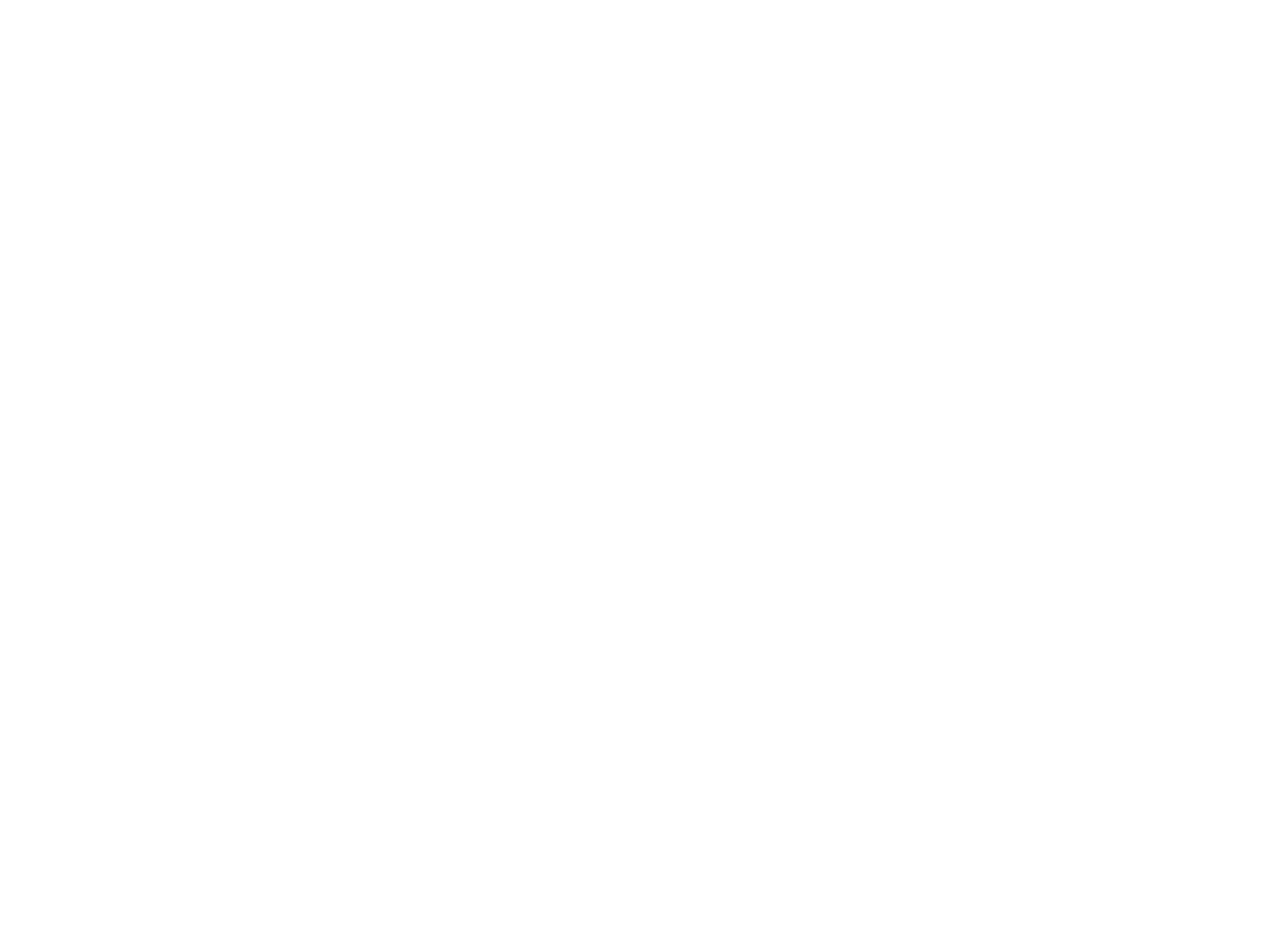![](_page_4_Picture_0.jpeg)

### **High Service orientation - Countries Largest Infrastructure**

#### **Tool steels Warehousing /Sawing**

Service Centre's : 7

- $\blacktriangleright$  Band saws : 48
- Maximum Cutting Capacity
	- 2200 x 1600
	- $-4000 \times 510$
- Storage Area : 200,000 Sq.ft
- Maximum material handling Capacity 30 tons

![](_page_4_Picture_10.jpeg)

\* with cutting service by use of more than 48+ cutting band saws

*"Your Customer doesn't care how much you know until they know how much you care "*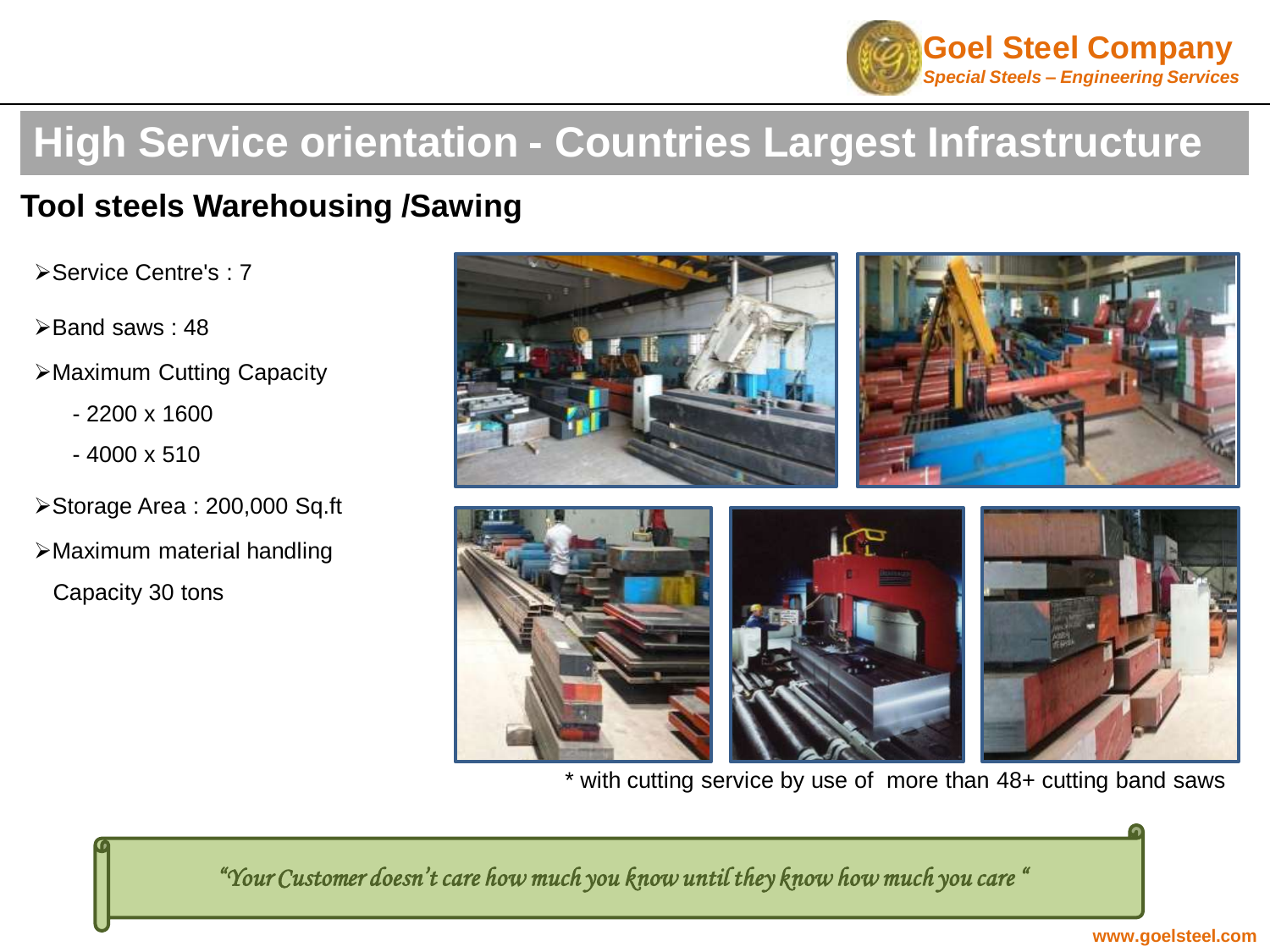![](_page_5_Picture_1.jpeg)

## **Machining facilities**

![](_page_5_Picture_3.jpeg)

- 2D-milling
- 3D-milling
- Deep hole drilling
- Lathing
- Profile Sawing
- Surface Grinding
- VTL

![](_page_5_Picture_11.jpeg)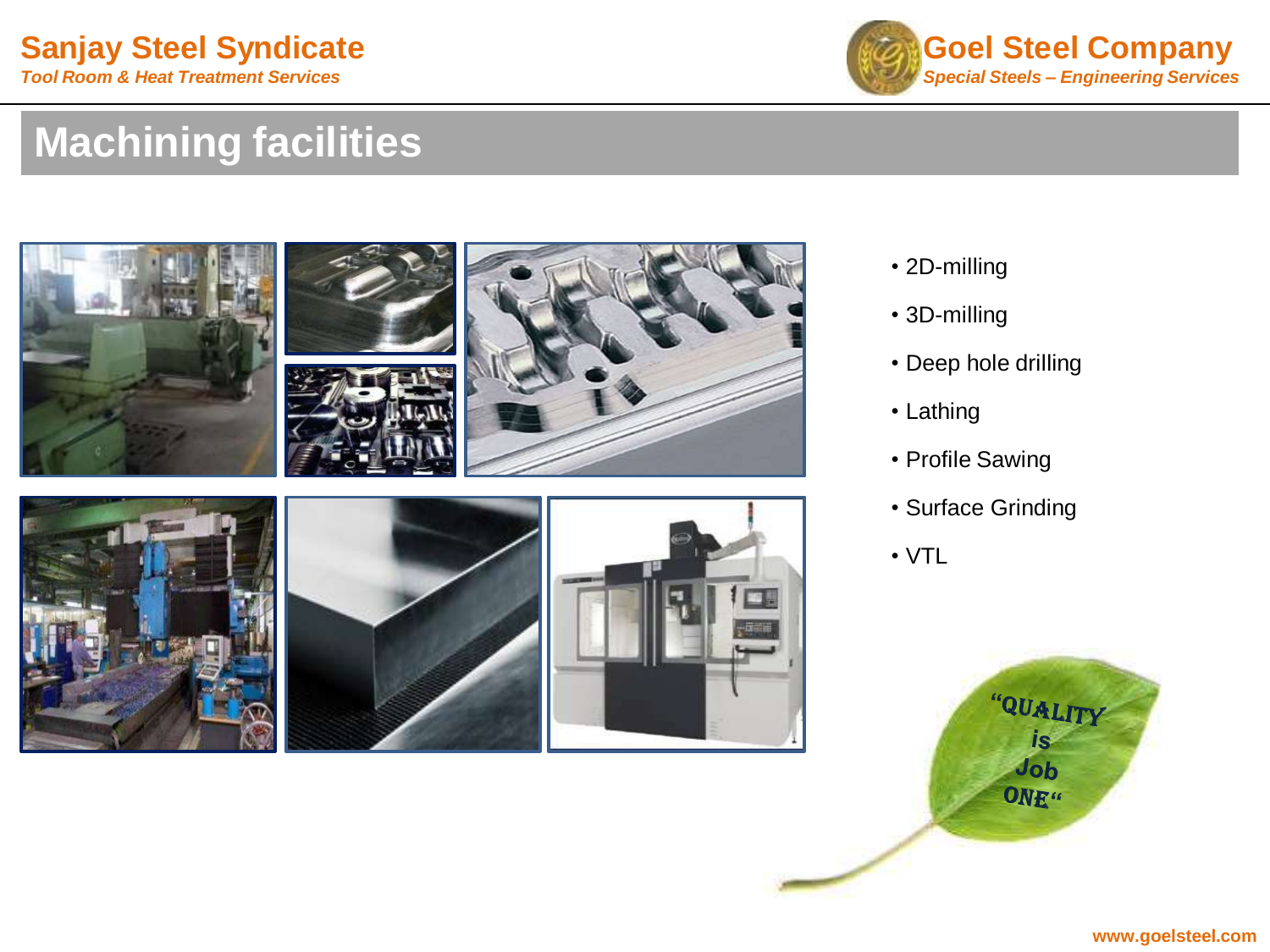![](_page_6_Picture_1.jpeg)

#### **Heat treatment facilities**

![](_page_6_Picture_3.jpeg)

![](_page_6_Picture_4.jpeg)

- Vacuum hardening up to 2.0t unit weight
- Gas Nitriding

| Vacuum Heat Treatment<br>Dimensional ranges |                   |           |
|---------------------------------------------|-------------------|-----------|
| L                                           | B                 | н         |
| 910 mm                                      | 610 mm            | 610 mm    |
| 1210 mm                                     | 910 <sub>mm</sub> | 910 mm    |
| <b>Gas Nitriding facility</b>               |                   |           |
| г                                           | в                 | н         |
| 1200 mm                                     | 900 mm            | 900 mm    |
| Batch weight (max.)                         |                   | Quenching |
|                                             |                   | pressure  |
|                                             |                   |           |
|                                             | 800 <sub>kg</sub> | 12 bar    |

![](_page_6_Picture_9.jpeg)

"Your most **U**nhappy **C**ustomers are your **G**reatest **S**ource of **L**earning"